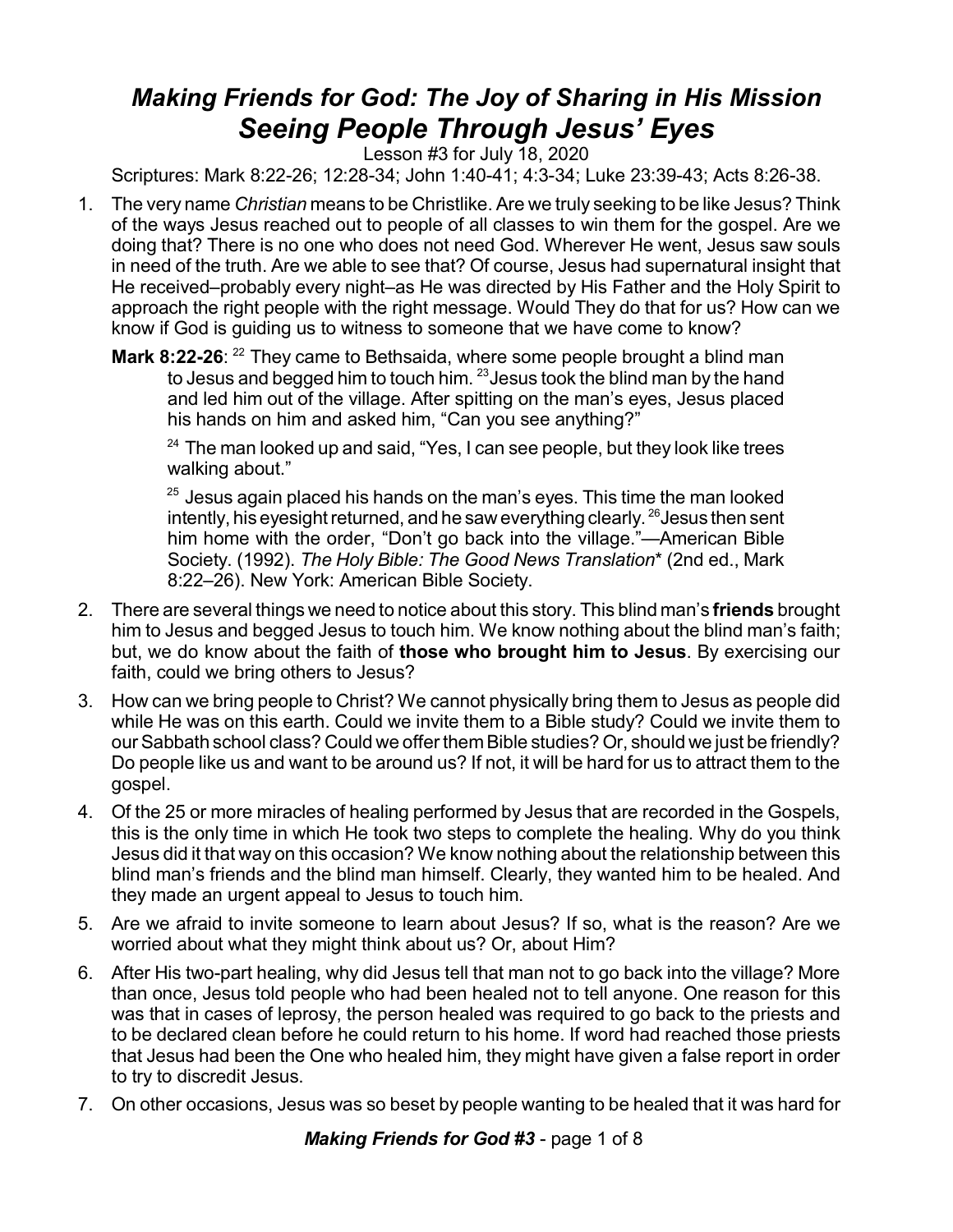Him to teach the people about the gospel.

- Mark 3:7-8: <sup>7</sup> Jesus and his disciples went away to Lake Galilee, and a large crowd followed him. They had come from Galilee, from Judea,  ${}^{8}$ from Jerusalem, from the territory of Idumea, from the territory on the east side of the Jordan, and from the region round the cities of Tyre and Sidon. All these people came to Jesus because they had heard of the things he was doing.—*Good News Bible*.\* [Some of these people had walked up to 100 miles to see Jesus.]‡
- 8. People were coming from all the countries around because they had heard what Jesus was doing, and they had heard about His miraculous healings. If He had allowed Himself to be distracted by such people wanting healing, He would not have accomplished anything else.
- 9. Always, when healing someone, Jesus sought to point them to the truth and win them for the gospel. That was His main goal.
- 10. For those of us who are physicians, nurses, or other healthcare professionals, do we try to heal people not only physically but also spiritually? How long do we want them to live? A few more years? Or, for the rest of eternity?
- 11. How often do we not see people for what they really are? Do we sometimes see people like "trees walking," not recognizing their need of God and the potential that they could be–even for God's work?
- 12. Probably the most successful evangelistic team that we know about in the Bible was the team of Paul and Dr. Luke: A minister and a doctor working together.
- 13. On one occasion, I personally had the privilege of working with a minister and doctor team in a small church in Maryland and saw absolutely incredible results. In a short time, the membership of that church almost doubled. Are we taking the necessary steps to make it possible for doctors and ministers to work together for the success of the gospel?

I have been surprised at being asked by physicians if I did not think it would be more pleasing to God for them to give up their medical practice and enter the ministry. I am prepared to answer such an inquirer: **If you are a Christian and a competent physician, you are qualified to do tenfold more good as a missionary for God than if you were to go forth merely as a preacher of the word.** I would advise young men and women to give heed to this matter. Perilous times are before us. The whole world will be involved in perplexity and distress, disease of every kind will be upon the human family, and such ignorance as now prevails concerning the laws of health would result in great suffering and the loss of many lives that might be saved.—Ellen G. White, *Counsels on Health*\* 503.3-504.0.<sup>†</sup> [See also *Ev* 523.3.]<sup>‡</sup>

I am deeply interested in the subject of medical missionary work, and the education of men and women for that work. **I could wish that there were one hundred nurses in training where there is one**. It ought to be thus. **Both men and women can be so much more useful as medical missionaries than as missionaries without the medical education.**—Ellen G. White, *The Medical Missionary*,\* December 1, 1892, par. 1.<sup>†</sup> Compare *Special Testimonies Relating to Medical Missionary Work* (*PH082*) [1893]; *CH* 503.1.

14. Why did Ellen White make these statements? What advantage do health care workers have in bringing people to Jesus? Every day, health care workers have people come to them who are in need and asking for help. That is a perfect time to help them in the best ways we can and then "bring them to Jesus."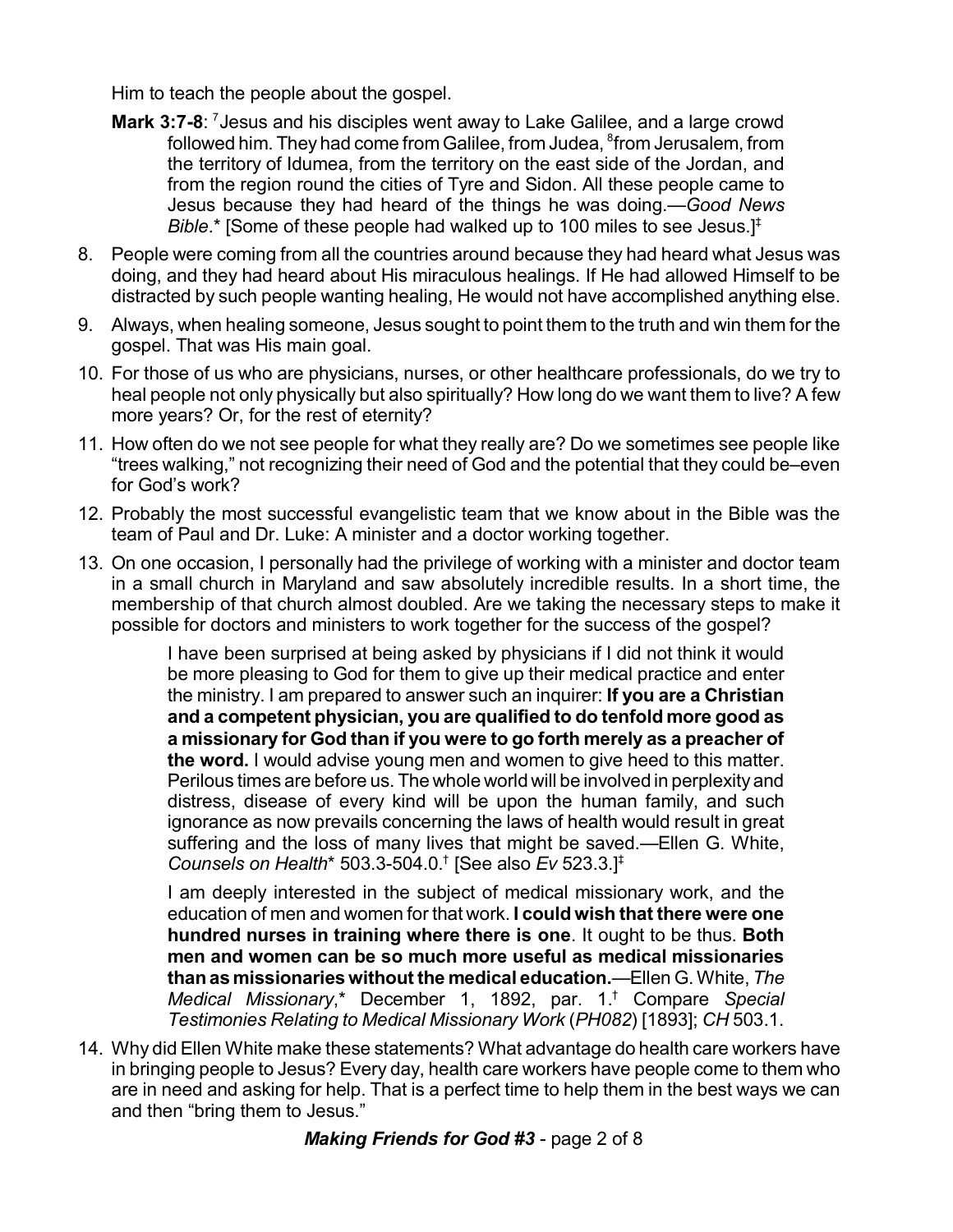- 15. How was it that Jesus was able to see people, not for what they were but for what they might become? Could we somehow gain that kind of insight? An excellent example from the Bible is found in **John 4:3-34** describing Jesus at the well of Sychar. In order to understand what was going on in this story, we need to notice some important background information.
- 16. The *Archaeological Study Bible* makes this interesting observation about the relationship between the Jews and the Samaritans:

"The rift between the Samaritans and the Judeans dates from an early period. According to 2 Kings 17, the Samaritans were descendants of Mesopotamian peoples who were forcibly settled in the lands of northern Israel by the king of Assyria in the wake of the exile of 722 B.C. They combined the worship of Yahweh with idolatrous practices."—*The Archaeological Study Bible* (Zondervan Publishing, 2005), p. 1727.–[as quoted in *Adult Sabbath School Bible Study Guide*\* for Monday, July 13].

- 17. Later, the Jews returning from Babylonian captivity refused to allow the Samaritans to join them in rebuilding the temple in Jerusalem. (Ezra 4:1-4; Nehemiah 2:1,19; 4:1-23)
- 18. Even later, the Jews went to war with the Samaritans and destroyed their temple on Mount Gerizim.<https://www.biblewalks.com/mountgerizim#Background>
- 19. The most direct route from Jerusalem to Nazareth, or any part of Galilee, was directly through the middle of Samaria. But, the Jews did not like to travel that way because of the animosity between the Jews and the Samaritans. Thus, they usually traveled down to Jericho, crossed the Jordan River, traveled up on the east side of the Jordan River until they could cross the Jordan River again near the southern end of the Sea of Galilee, and then, back into Jewish territory. But, Jesus saw someone in need in Samaria, and He went there to reach out to her. At the same time, He was hoping to break down huge walls of prejudice between Jews and Samaritans. In the middle of a hot day, Jesus sat down near a deep well and asked a woman if He could have a drink. In the Middle East in ancient times and even in modern times, it is considered to be an offense against God not to give someone water under such circumstances. And what a conversation Jesus had with that woman. He may have told her something that He had not yet even explained to His disciples when He said, "I am he [the Messiah]." (John 4:26, *GNB*\*<sup>‡</sup>)
- 20. How many other times did Jesus reveal to people directly that He was the Messiah? When He returned to Galilee and told the people in His hometown–even indirectly by quoting from Isaiah–that He was the Messiah, they tried to take Him out and stone Him! (Luke 4:16-30)
- 21. When Jesus had finished talking to the woman at the well at Sychar, His disciples returned and were surprised to see Him talking to her. When the disciples questioned Jesus about what He had been doing, He said something strange: "The harvest truly is plentiful, but the laborers are few." (Matthew 9:37, *NKJV*\*)
- 22. By reaching out to this Samaritan woman, Jesus was able to witness to an entire village. Are we willing to be used by God to reach out to those around us?
- 23. In response to the rejection by the Jews, the Samaritans had establish their own priestly line and temple on Mount Gerazim. They mixed heathen practices with the Jewish religion. But, all of that did not really matter to Jesus. He saw souls who needed God.
- 24. And what lesson was Jesus trying to teach His disciples through that experience?

Those who have the Spirit of Christ will see all men through the eyes of divine compassion. No matter what may be the social position, no matter what his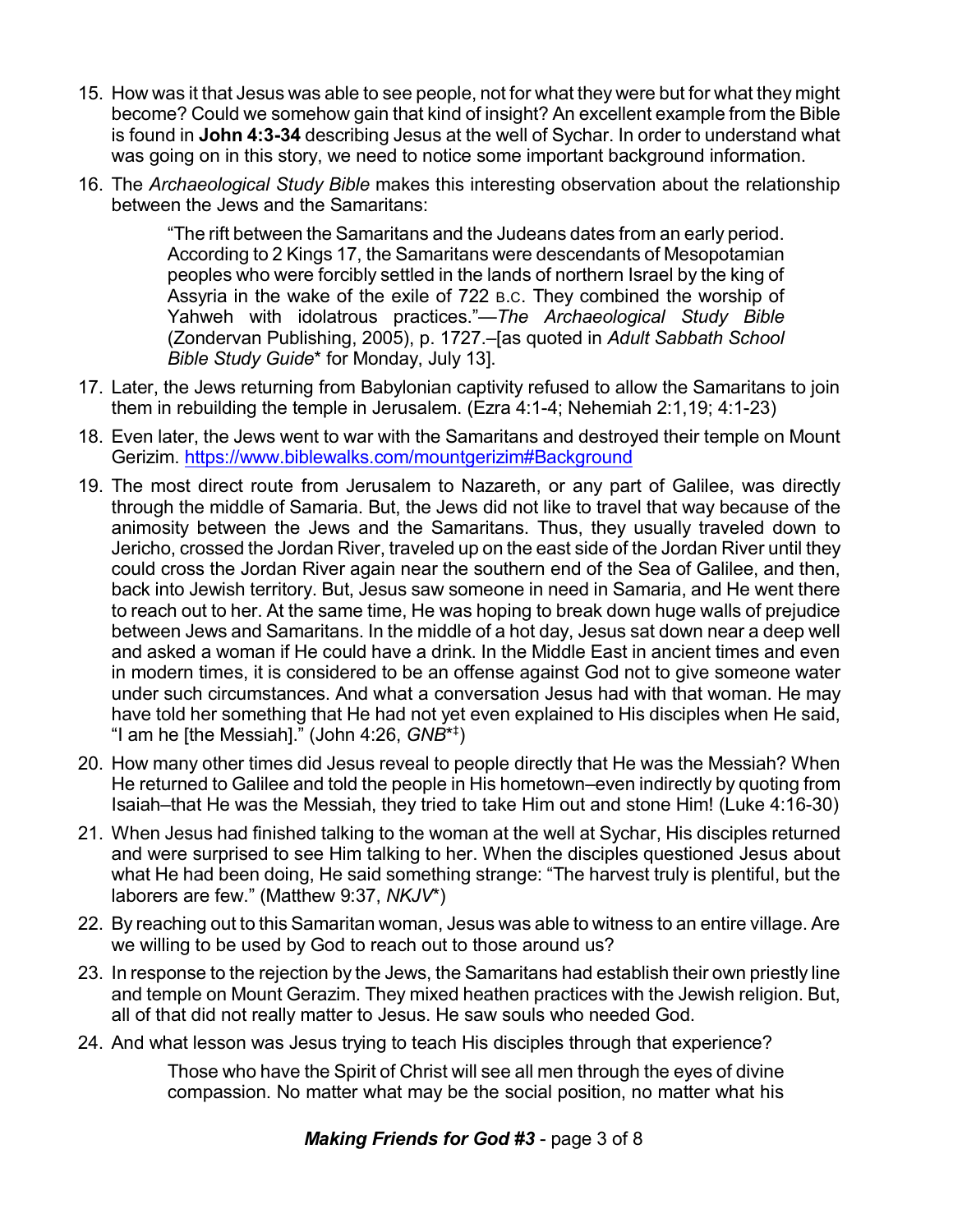wealth or how high his education, if a man is in Christ, he will not be unkind, uncourteous, hard-hearted, and merciless. Since every soul is entirely dependent upon God for every blessing he enjoys, how patient, how merciful, we should be to every creature. God looked upon man in his lost condition, in his degradation and guilt, and paid the same price for the ransom of the poor and the outcast that he paid to ransom the rich with all his intrusted talents. There is no respect of persons with God. All are candidates for heaven or hell. All need to be taught every hour of God, to be diligent students, that in their time they may make a wise use of their intrusted ability, that they may be living agencies to cooperate with the heavenly intelligences for the saving of men's souls, that with tender hearts, overflowing with mercy and true goodness, they may work as Christ worked. The apostle says, "Ye are laborers together with God." You are to look after the poor, you are to look after the fatherless ones, who need your wisdom, your care, your love, and help. You are to look after the widow. You are to look after those who go in want, in hunger, in rags, who are depraved in principle; for Jesus came to seek and to save that which is lost. God cares for the outcast, and do you think yourself too good, too honorable, to bear the yoke with Christ, in seeking to save the perishing? Will you despise your fellow-men? Will you become an offense to God by slighting and despising his image in man? In distinct lines Christ has revealed the relation of man to his fellow-man. Jesus, the only-begotten Son of God, has settled that question forever in the example he has set to the world. Ask yourself: Am I my brother's keeper? And who is my neighbor?—Ellen G. White, *Signs of the Times*,\* June 20, 1892, par. 2.

- 25. Are there people around you that you consciously or unconsciously look down on and you are not willing to make an effort to win them for Christ? Could we come to have the same attitude toward those people as Jesus had toward the Samaritans?
- 26. In our efforts to try to reach out to others, one thing we must recognize is that the place where we must start is wherever we are. There is no other place to begin.
- 27. It is very easy to think that the job of building up the church is the work of the pastor. After all, he gets paid to do that. But, **God has a very different plan for His church. He wants everyone to be witnesses for Him.**
- 28. Can you identify times when God has opened the door for you to witness? Did you take advantage of those opportunities. If not, why not? Should we expect every sinner to welcome the opportunity to learn about Jesus? Certainly, they do not. If we try to witness to people, could we cause barriers to be erected between us and them?
	- **John 1:40-41**: <sup>40</sup> One of them was Andrew, Simon Peter's brother. <sup>41</sup>At once he found his brother Simon and told him, "We have found the Messiah." (This word means "Christ".)—*Good NewsBible*.\*[The Hebrew word, *Messiah*, means the same as the Greek word, *Christ*.]‡
	- **John 6:5-11**: <sup>5</sup> Jesus looked round and saw that a large crowd was coming to him, so he asked Philip, "Where can we buy enough food to feed all these people?"  $6$ (He said this to test Philip; actually he already knew what he would do.)

 $\frac{7}{7}$  Philip answered, "For everyone to have even a little, it would take more than two hundred silver coins to buy enough bread."

<sup>8</sup> Another of his disciples, Andrew, who was Simon Peter's brother, said,

*Making Friends for God #3* - page 4 of 8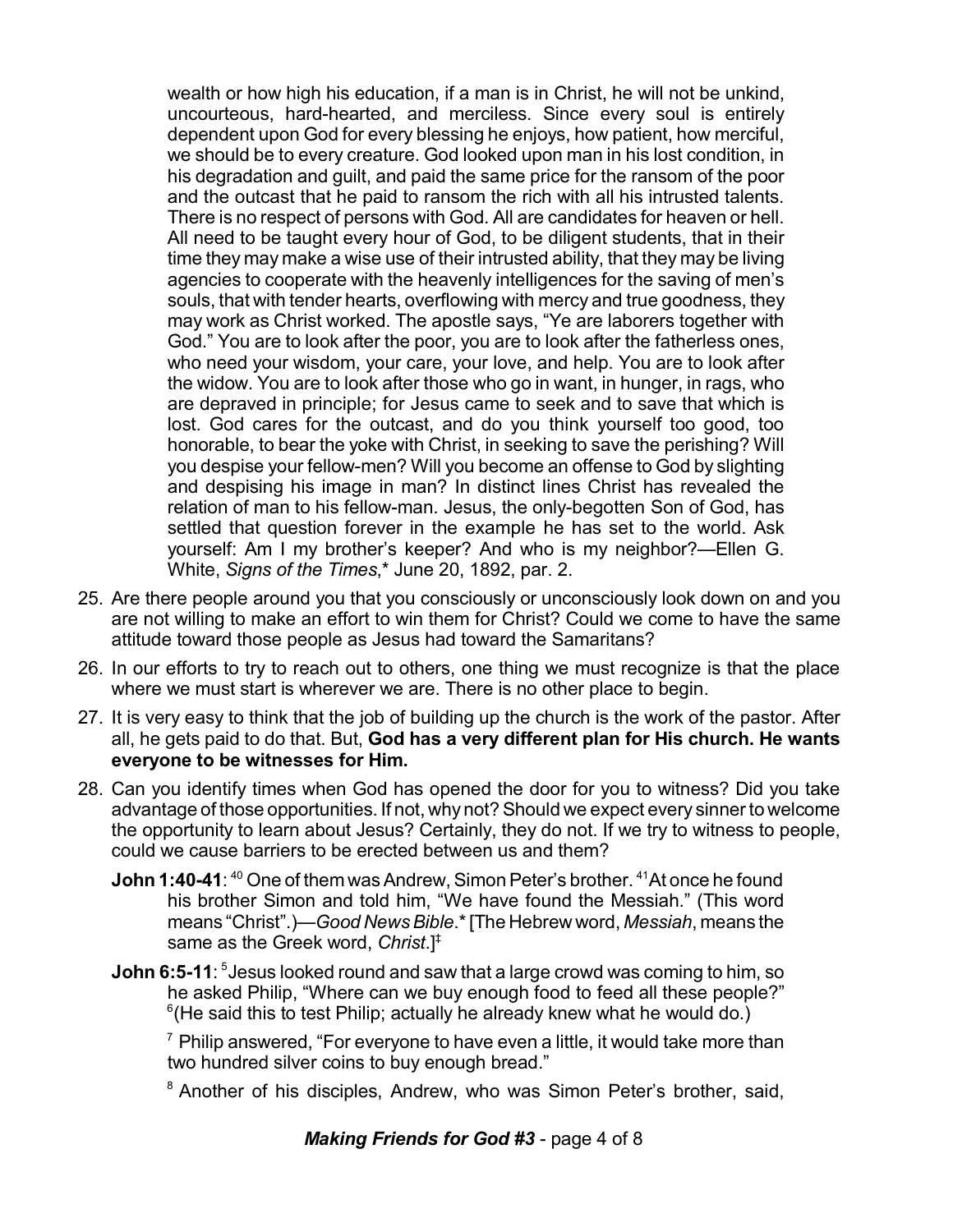$94$ <sup>9</sup> There is a boy here who has five loaves of barley bread and two fish. But they will certainly not be enough for all these people."

 $10$  "Make the people sit down," Jesus told them. (There was a lot of grass there.) So all the people sat down; there were about  $5,000$  men. <sup>11</sup> Jesus took the bread, gave thanks to God, and distributed it to the people who were sitting there. He did the same with the fish, and they all had as much as they wanted.—*Good News Bible*.\* [That boy likely told that story all his life!]<sup>‡</sup>

**John 12:20-26:** <sup>20</sup> Some Greeks were among those who had gone to Jerusalem to worship during the festival. <sup>21</sup>They went to Philip (he was from Bethsaida in Galilee) and said, "Sir, we want to see Jesus."

 $22$  Philip went and told Andrew, and the two of them went and told Jesus.  $23$  Jesus answered them, "The hour has now come for the Son of Man to receive great glory. <sup>24</sup> am telling you the truth: a grain of wheat remains no more than a single grain unless it is dropped into the ground and dies. If it does die, then it produces many grains.  $25$  Those who love their own life will lose it; those who hate their own life in this world will keep it for life eternal.  $^{26}$ Whoever wants to serve me must follow me, so that my servant will be with me where I am. And my Father will honour anyone who serves me."—*Good News Bible*.\*

- 29. Try to imagine yourself in Andrew's position when he first met Jesus. The Jews had been waiting for the Messiah for more than 400 years! What would you have done if you had just discovered that the Messiah had come? Andrew could not wait to tell his brother, Peter. Later, Andrew brought the little boy with his lunch to Jesus. Still later, Andrew brought some Greeks to Jesus. He knew what to do: Bring them to Jesus.
- 30. Are our eyes open to seeing the spiritual needs of those around us? Do those people see something in us that attracts them? Are we compassionate and caring? Do they see in us a peace and a purpose in living? Are our lives an advertisement for the gospel?
- 31. Sometimes, we see beggars or other homeless people doing things with which we are very uncomfortable. Do we quietly despise those people? Or, do we recognize them as potential members of the family of God?

None have fallen so low, none are so vile, but that they can find deliverance in Christ.—Ellen G. White, *The Desire of Ages*\* 258.6.

- 32. Read Matthew 4:18-19; Mark 12:28-34; and Luke 23:39-43.
- 33. Under very, very different circumstances whenever He saw an opportunity, Jesus tried to reach out to people. Look at these very interesting comments about the thief on the cross.

To Jesus in His agony on the cross there came one gleam of comfort. It was the prayer of the penitent thief. Both the men who were crucified with Jesus had at first railed upon Him; and one under his suffering only became more desperate and defiant. But not so with his companion. **This man was not a hardened criminal; he had been led astray by evil associations, but he was less guilty than many of those who stood beside the cross reviling the Saviour. He had seen and heard Jesus, and had been convicted by His teaching, but he had been turned away from Him by the priests and rulers. Seeking to stifle conviction, he had plunged deeper and deeper into sin, until he was arrested, tried as a criminal, and condemned to die on the cross.** In the judgment hall and on the way to Calvary he had been in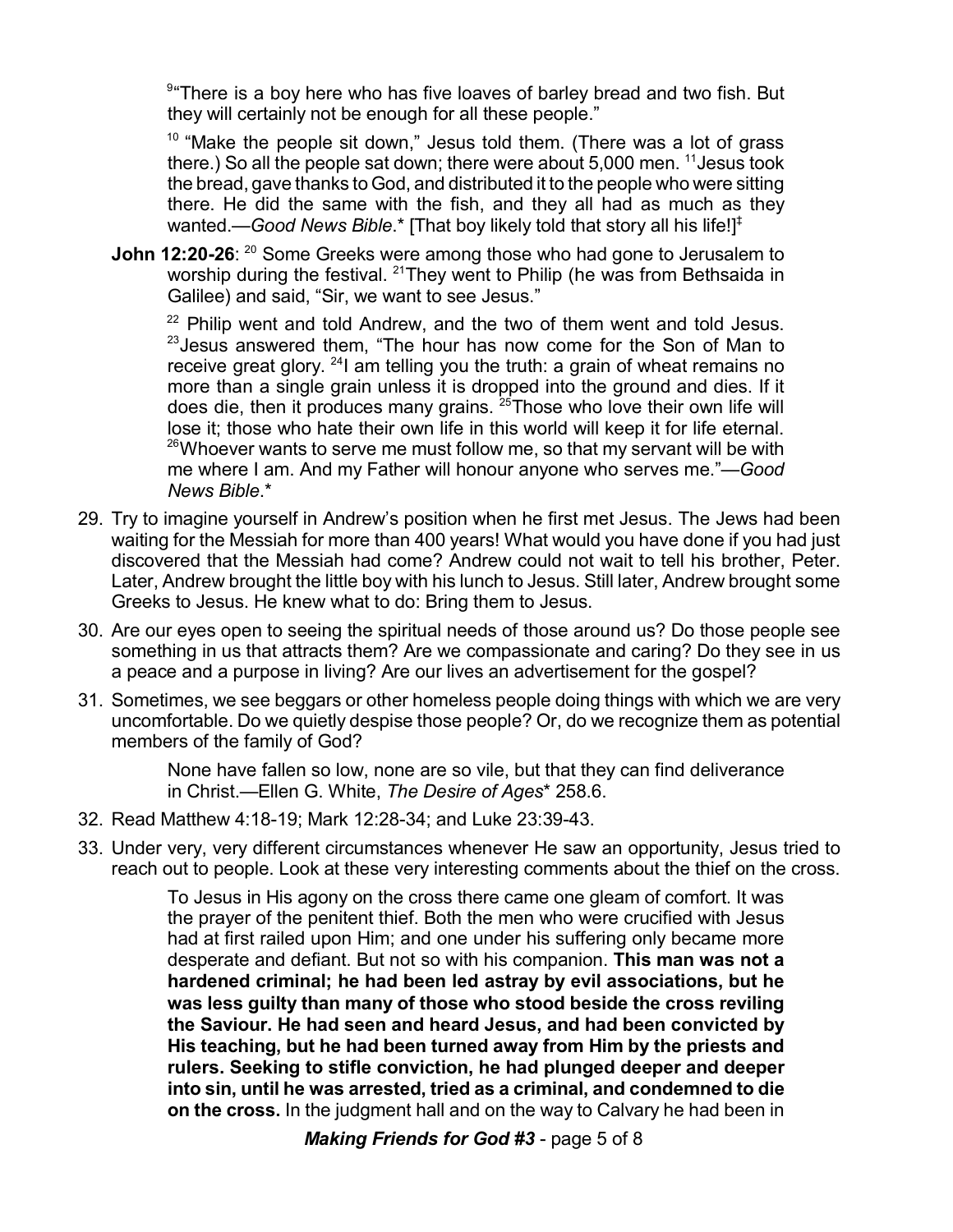company with Jesus. He had heard Pilate declare, "I find no fault in Him." John 19:4. He had marked His [750] godlike bearing, and His pitying forgiveness of His tormentors. **Onthe crosshe sees the manygreat religionists shoot out the tongue with scorn, and ridicule the Lord Jesus. He sees the wagging heads. He hears the upbraiding speeches taken up by his companion in guilt: "If Thou be Christ, save Thyself and us." Among the passers-by he hears many defending Jesus. He hears them repeat His words, and tell of His works. The conviction comes back to him that this is the Christ. Turning to his fellow criminal he says, "Dost not thou fear God, seeing thou art in the same condemnation?" The dying thieves have no longer anything to fear from man. But upon one of them presses the conviction that there is a God to fear, a future to cause him to tremble. And now, all sin-polluted as it is, his life history is about to close. "And we indeed justly," he moans; "for we receive the due reward of our deeds: but this Man hath done nothing amiss."**

There is no question now. **There are no doubts, no reproaches. When condemnedforhis crime,the thief hadbecome hopeless anddespairing; but strange, tender thoughts now spring up. He calls to mind all he has heard of Jesus, how He has healed the sick and pardoned sin. He has heard the words of those who believed in Jesus and followed Him weeping. He has seen and read the title above the Saviour's head. He has heard the passers-by repeat it, some with grieved, quivering lips, others with jesting and mockery. The Holy Spirit illuminates his mind, and little by little the chain of evidence is joined together. In Jesus, bruised, mocked, and hanging upon the cross, he sees the Lamb of God, that taketh away the sin of the world. Hope is mingled with anguish in his voice as the helpless, dying soul casts himself upon a dying Saviour. "Lord, remember me," he cries, "when Thou comest into Thy kingdom."**—Ellen G. White, *The Desire of Ages*\* 749.3-750.1. †

34. It is clear that we live in a world that is hurting. Everyone on this earth needs to hear the truth about God and to be attracted by the loveliness of Jesus. But, how many of them recognize that? They may feel a heart hunger for something beyond themselves; but, they do not recognize what it is that they need.

> Seek God for a seeing eye, a listening, sensitive heart, and a willingness to share the Christ you know and love with others, and you will be on your way to an exciting journey of a lifetime. Life will take on a whole new meaning. You will have a sense of satisfaction and joy that you have never experienced before. Only those who work for souls can know the satisfaction it can bring.—*Adult Sabbath School Bible Study Guide*\* for Wednesday, July 15.

- 35. Paul was, no doubt, the most outstanding evangelist in New Testament times. He was constantly looking for new places to witness. He was persecuted. He was stoned and left for dead. He was imprisoned; but, he continued to witness.
	- **2 Corinthians 2:12-13**: When I arrived in Troas to preach the Good News about 12 Christ, I found that the Lord had opened the way for the work there.  $^{13}$ But I was deeply worried, because I could not find our brother Titus. So I said goodbye to the people there and went on to Macedonia.—*Good News Bible*.\*
- 36. Paul had already spent about two years in Europe, mostly in Corinth, when he arrived in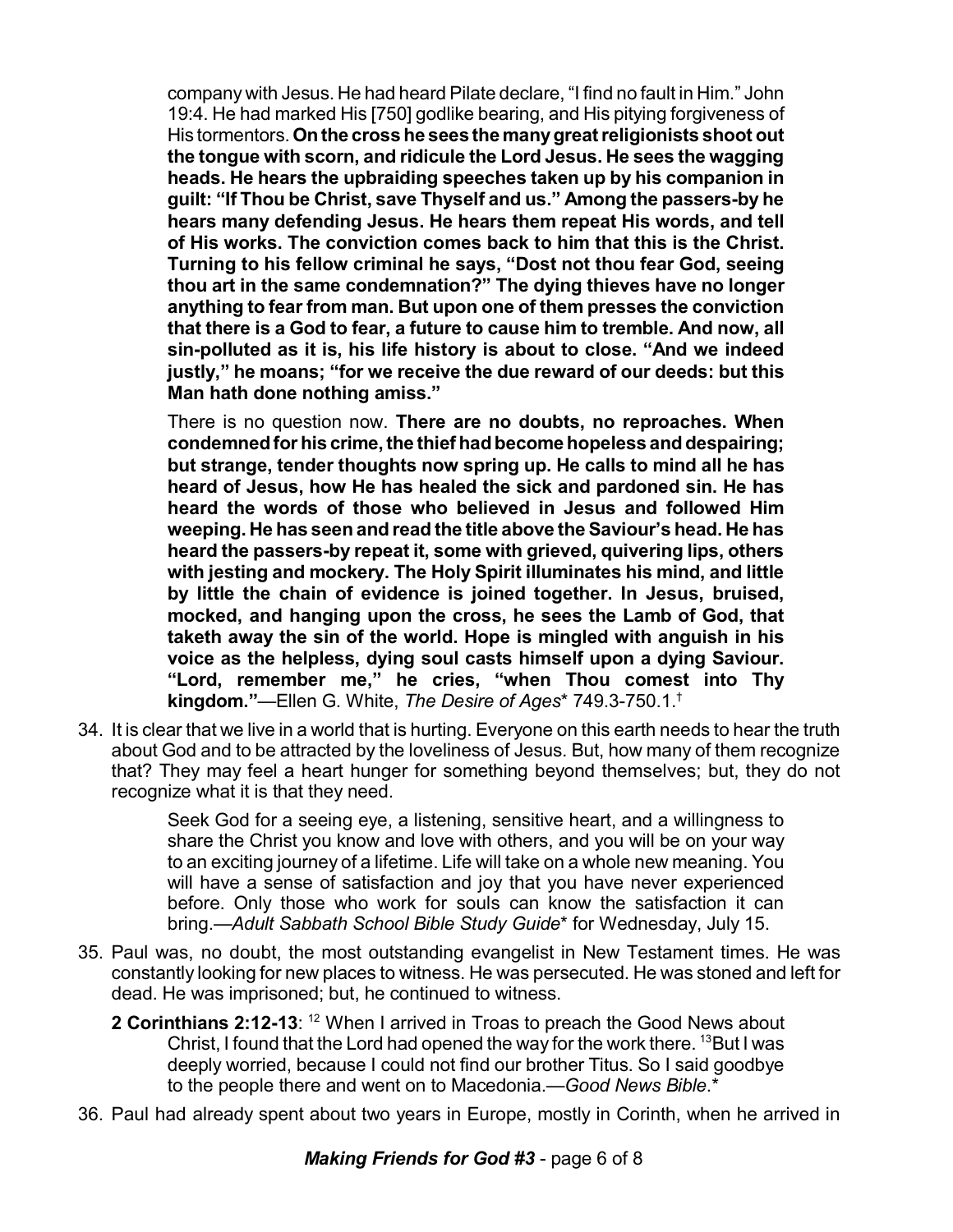Troas on that occasion. After he had left Corinth, things had gone bad there. So, Paul had traveled back to Corinth, probably by ship, and had been treated very badly by the people of Corinth. (See 2 Corinthians 2:1-4.) After returning to Ephesus where he had been working and after a lot of prayer, he sent Titus back to Corinth with a very strong letter to the people there! (That letter may be what we have in 2 Corinthians 10-13.) He did not hear anything from Titus for a long time. He was so worried that he decided to walk all the way around through Macedonia until he could find Titus and hear what had happened in Corinth and how they had responded to his letter. He wanted to know if they had repented. When he finally met Titus who was on his way back to Ephesus, he was delighted to get the good news that the Corinthians had repented and wanted him (Paul) to return to Corinth.

37. Read **Acts 8:26-38**. Philip was carrying on an important evangelistic work in the city of Samaria. Surely, God recognized the good he was doing there. However, God saw a specific opportunity that needed to be met. So, He whisked Philip away from Samaria and took him to the road from Jerusalem to Gaza. There Philip saw an Ethiopian, traveling in his carriage as he was returning from having worshiped in Jerusalem.

> An angel guided Philip to the one who was seeking for light and who was ready to receive the gospel, and today angels will guide the footsteps of those workers who will allow the Holy Spirit to sanctify their tongues and refine and ennoble their hearts. **The angel sent to Philip could himself have done the work forthe Ethiopian, but this is not God's way of working. It is His plan that men are to work for their fellow men.**—Ellen G. White, *The Acts of the Apostles*\* 109.2. †

- 38. Imagine God guiding Philip: (1) To exactly the right place, (2) To exactly the right person, (3) To the person who was reading exactly the right passage, (4) To provide such a marvelous opportunity to witness. And right there, an influence was set in motion that has impacted the country of Ethiopia from that day until this.
- 39. Early in His ministry, Jesus had that opportunity as recorded in John 3 to witness to a Pharisee by the name of *Nicodemus*. With divinely inspired insight, He recognized what an important role Nicodemus would later play in the history of the Christian church.

With Joseph of Arimathea, Nicodemus had borne the expense of the burial of Jesus. The disciples had been afraid to show themselves openly as Christ's followers, but Nicodemus and Joseph had come boldly to their aid. The help of these rich and honored men was greatly needed in that hour of darkness. They had been able to do for their dead Master what it would have been impossible for the poor disciples to do; and their wealth and influence had protected them, in a great measure, from the malice of the priests and rulers.

Now, when the Jews were trying to destroy the infant church, **Nicodemus came forward in its defense.** No longer cautious and questioning, he encouraged the faith of the disciples and used his wealth in helping to sustain the church at Jerusalem and in advancing the work of the gospel. Those who in other days had paid him reverence, now scorned and persecuted him, and he became poor in this world's goods; yet he faltered not in the defense of his faith.—Ellen G. White, *The Acts of the Apostles*\* 104.2-105.1. †

**In the trust given to the first disciples, believers in every age have shared. Everyone who has received the gospel has been given sacred truth to impart to the world.** God's faithful people have always been aggressive missionaries, consecrating their resources to the honor of His name and wisely using their talents in His service....